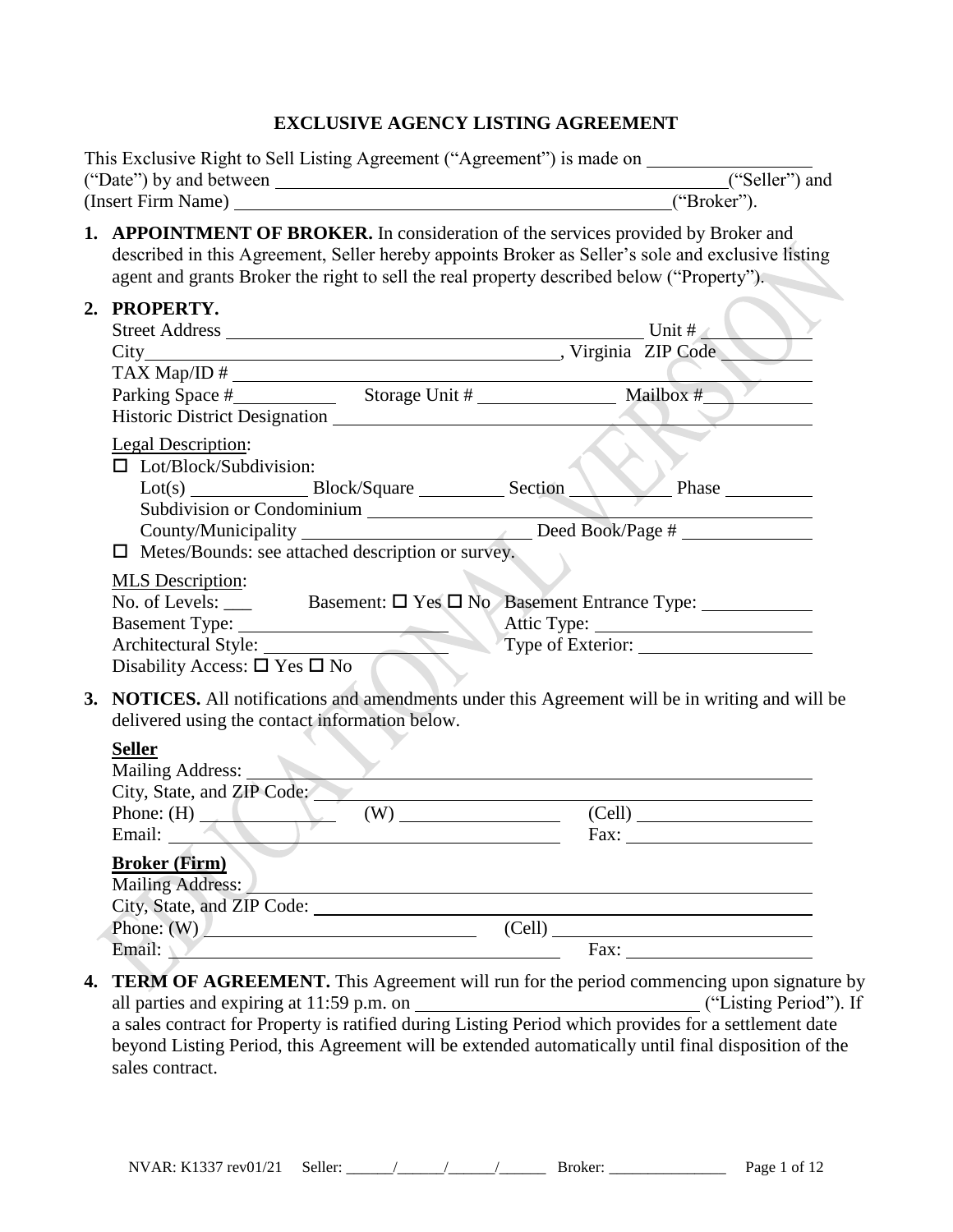**5. LISTING PRICE.** Seller instructs Broker to offer Property for sale at a selling price of \$\_\_\_\_\_\_\_\_\_\_\_\_\_\_, or such other price as later agreed upon by Seller, which price includes Broker's compensation. (Note: Broker does not guarantee that Property will appraise or sell at the price stated herein, nor does Broker guarantee any net amount Seller might realize from the sale of Property).

#### **6. CONVEYANCES.**

**A. Personal Property and Fixtures.** Property includes the following personal property and fixtures, if existing: built-in heating and central air conditioning equipment, plumbing and lighting fixtures, sump pump, attic and exhaust fans, storm windows, storm doors, screens, installed wall-towall carpeting, window shades, blinds, window treatment hardware, smoke and heat detectors, TV antennas, exterior trees and shrubs. Unless otherwise agreed to in writing, all surface or wall mounted electronic components/devices **DO NOT** convey; however, all related mounts, brackets and hardware **DO** convey. Smart home devices installed, hardwired or attached to personal property or fixtures conveyed pursuant to this paragraph, including but not limited to, smart switches, smart thermostats, smart doorbells, and security cameras ("Smart Devices") **DO** convey unless otherwise agreed to in writing. If more than one of an item conveys, the number of items is noted.

**The items marked YES below are currently installed or offered and will convey:**

| Yes # Items |                                 | Yes # Items |                               | Yes # Items |                               |
|-------------|---------------------------------|-------------|-------------------------------|-------------|-------------------------------|
| □           | Alarm System                    |             | Freezer                       |             | Satellite Dish                |
|             | <b>Built-in Microwave</b>       |             | <b>Furnace Humidifier</b>     |             | <b>Storage Shed</b>           |
| □           | Ceiling Fan                     |             | <b>Garage Opener</b>          |             | <b>Stove or Range</b>         |
| □           | Central Vacuum                  |             | w/ remote                     |             | <b>Trash Compactor</b>        |
| ◻           | <b>Clothes Dryer</b>            |             | Gas Log                       |             | Wall Oven                     |
| □           | <b>Clothes Washer</b>           |             | Hot Tub, Equip & Cover $\Box$ |             | <b>Water Treatment System</b> |
| □           | Cooktop                         |             | Intercom                      |             | Window A/C Unit               |
| □           | Dishwasher                      |             | <b>Playground Equipment</b>   | □           | Window Fan                    |
| □           | Disposer                        |             | Pool, Equip, & Cover          | П           | <b>Window Treatments</b>      |
| □           | Electronic Air Filter           | 口           | Refrigerator                  |             | <b>Wood Stove</b>             |
| $\Box$      | Fireplace Screen/Door $\square$ |             | w/ice maker                   |             |                               |

Other Conveyances (as-is, no additional value and for Seller convenience):

Does Not convey:

**B. As-Is Items.** Seller will not warrant the condition or working order of the following items and/or systems:

<u>e de la componentación de la componentación de la componentación de la componentación de la componentación de</u>

**C. As-Is Marketing.** Seller  $\Box$  does **OR**  $\Box$  does not authorize Broker to offer the entire Property in "As-Is" condition.

**D. Leased Items, Systems, and/or Service Contracts.** Any leased items, systems, or service contracts (including, but not limited to, termite or pest control, home warranty, fuel tanks, water treatment systems, lawn contracts, security system monitoring, and satellite contracts) DO NOT CONVEY absent an express written agreement by buyer and Seller. The following is a list of the leased items within Property:

NVAR: K1337 rev01/21 Seller: \_\_\_\_\_\_/\_\_\_\_\_\_/\_\_\_\_\_\_/\_\_\_\_\_\_ Broker: \_\_\_\_\_\_\_\_\_\_\_\_\_\_\_ Page 2 of 12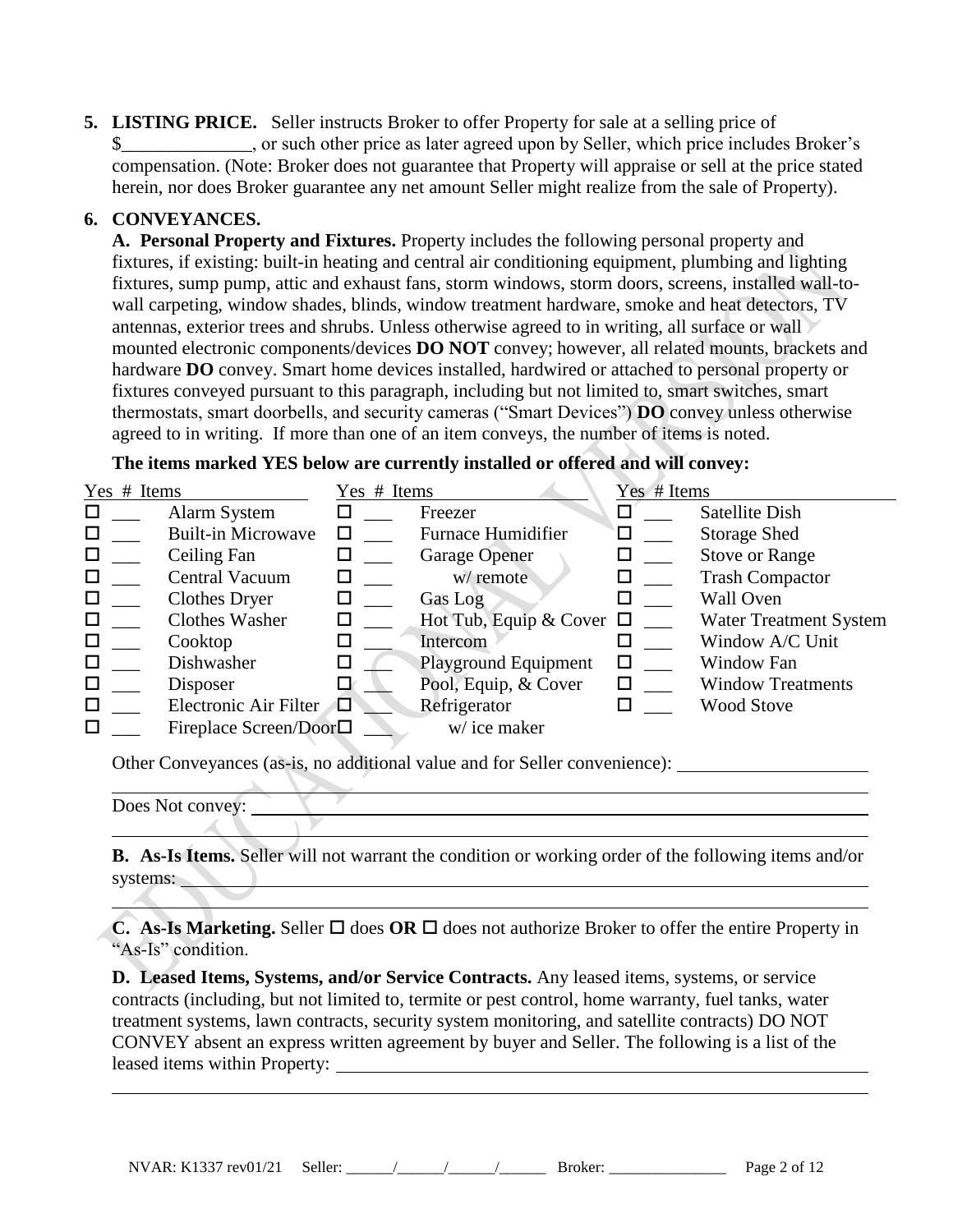**7. HOMEOWNER WARRANTY.** Seller has the option to purchase a homeowner warranty, which can be in effect during the Listing Period and will transfer to the buyer upon settlement. Seller should review the scope of coverage, exclusions and limitations.

Cost not to exceed \$ Warranty provider to be

# **8. UTILITIES; MAJOR SYSTEMS.** (Check all that apply)

| Hot Water: $\Box$ Oil $\Box$ Gas $\Box$ Electric $\Box$ Other                                                                                 | Number of Gallons |                 |
|-----------------------------------------------------------------------------------------------------------------------------------------------|-------------------|-----------------|
| Air Conditioning: $\Box$ Oil $\Box$ Gas $\Box$ Electric $\Box$ Heat Pump $\Box$ Other                                                         |                   | $\square$ Zones |
| Heating: $\Box$ Oil $\Box$ Gas $\Box$ Electric $\Box$ Heat Pump $\Box$ Other ______                                                           |                   | $\square$ Zones |
| Water Supply: $\Box$ Public $\Box$ Private Well $\Box$ Community Well                                                                         |                   |                 |
|                                                                                                                                               |                   |                 |
| Type of Septic System: $\Box$ Community $\Box$ Conventional $\Box$ Alternative $\Box$ Experimental                                            |                   |                 |
| $\Omega$ , at an $\Omega$ 1.174.1.1 of the $\Omega$ of a cof $M$ activity as a fine $\Omega$ . Hence it is a finite of the state of a control |                   |                 |

Section 32.1-164.1:1 of the Code of Virginia requires Seller to disclose whether the onsite septic system serving Property is operating under a waiver of repair and/or maintenance requirements imposed by the State Board of Health. If the septic system is operating pursuant to a waiver, then Seller must provide the buyer with the "Disclosure Regarding Validity of Septic System Permit" prior to contract ratification. Such waiver is not transferable to the buyer.

Seller represents that the septic system  $\Box$  is **OR**  $\Box$  is not operating under a waiver from the State Board of Health.

**9. BROKER DUTIES.** Broker will perform, and Seller hereby authorizes Broker to perform, the following duties. In performing these duties, Broker will exercise ordinary care, comply with all applicable laws and regulations and treat all parties honestly.

**A.** Broker will protect and promote the interests of Seller and will provide Seller with services consistent with the standards of practice and competence that are reasonably expected of licensees engaged in the business of real estate brokerage. Seller acknowledges that Broker is bound by the bylaws, policies and procedures, and rules and regulations governing the Multiple Listing Service (MLS), the Code of Ethics of the National Association of REALTORS®, the Code of Virginia, and the Regional Rules and Regulations for the electronic lockbox system.

**B.** Broker will use reasonable efforts and act diligently to seek buyers for Property at the price and terms stated herein or otherwise acceptable to Seller, to negotiate on behalf of Seller, to establish strategies for accomplishing Seller's objectives, to assist in satisfying Seller's contractual obligations, and to facilitate the consummation of the sale of Property.

**C.** Broker will market Property, at Broker's discretion, including without limitation, description, interior and exterior photographs in appropriate advertising media, such as publications, mailings, brochures and internet sites; provided, however, Broker will not be obligated to continue to market Property after Seller has accepted an offer.

**D.** Broker will present all written offers or counteroffers to and from Seller in a timely manner, even if Property is subject to a ratified contract of sale, unless otherwise instructed by Seller in writing.

**E.** Broker will not continue to market, show and/or permit showings after Property is subject to a ratified contract of sale, unless otherwise instructed by Seller in writing.

**F.** Broker will account, in a timely manner, for all money and property received in trust by Broker, in which Seller has or may have an interest.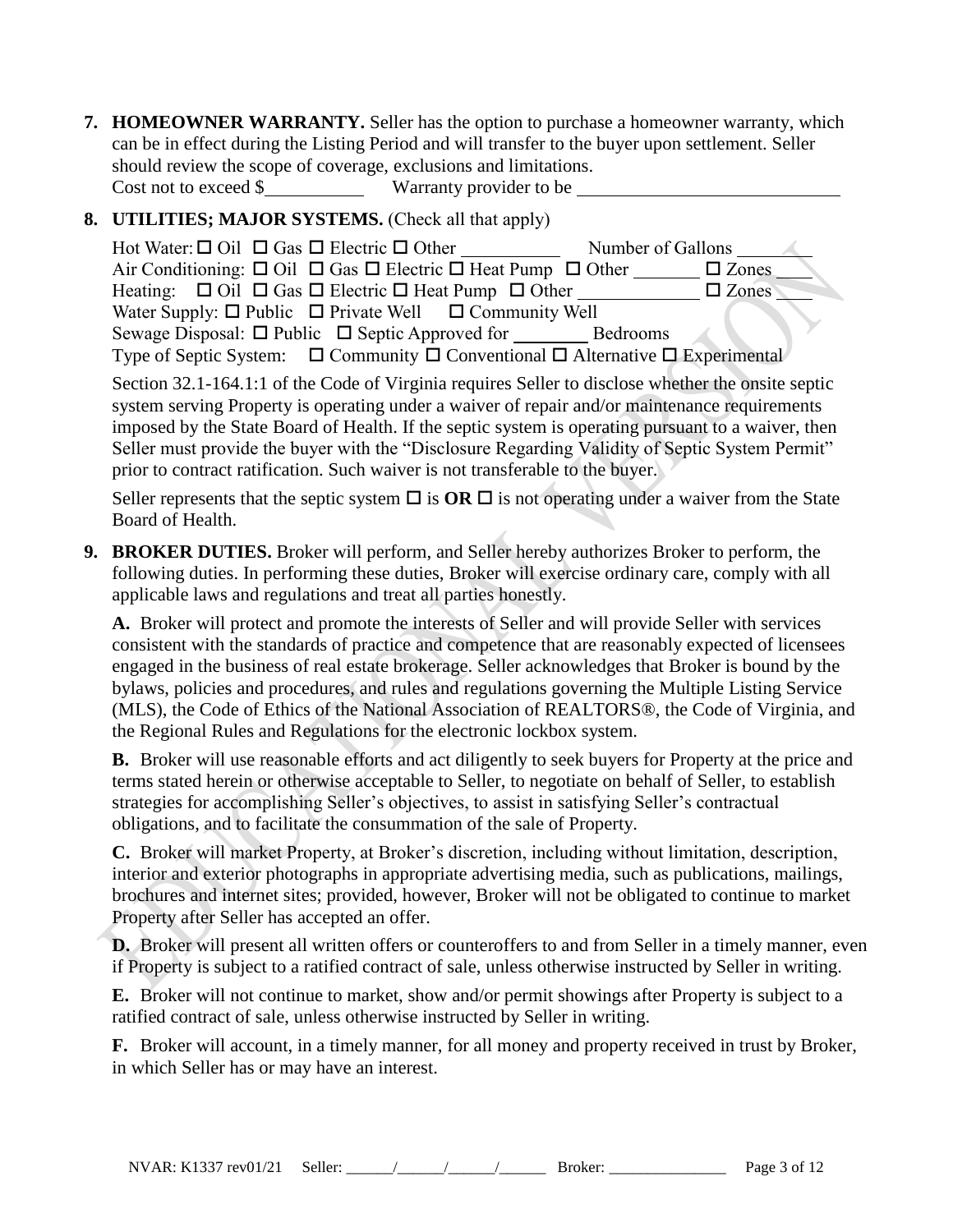**G.** Broker will show Property during reasonable hours to prospective buyers and will accompany or accommodate, as needed, other real estate licensees, their prospective buyers, inspectors, appraisers, exterminators and other parties necessary for showings and inspections of Property, to facilitate and/or consummate the sale of Property.

#### **Broker agrees that the showing instructions to be shared with other real estate licensees and their prospective buyers are as follows:**

Broker  $\Box$  will **OR**  $\Box$  will not install an electronic lockbox on Property to allow access and showings by persons who are authorized to access Property.

**H.** Broker  $\Box$  will **OR**  $\Box$  will not install "For Sale" signs on Property, as permitted. Seller is responsible for clearly marking the location of underground utilities, equipment or other items that may be damaged by the placement of the sign.

# **10. MARKETING/MLS/INTERNET ADVERTISING.**

**A.**  $\Box$  Seller authorizes **OR**  $\Box$  Seller does not authorize Broker to market Property via the Multiple Listing Service ("MLS").

- 1) **If Seller authorizes Broker to market Property in MLS**, Broker will disseminate, via MLS, information regarding Property, including listing price(s), final sales price, all terms, and all status updates during and after the expiration of this Agreement. Broker will enter the listing information into MLS  $\Box$  within three (3) business days of commencement of the Listing Period **OR**  $\Box$  on or before:  $\Box$  **In either event, Broker will enter the listing** information into MLS within one (1) business day of Public Marketing of Property. "Public Marketing" includes, but is not limited to, displaying flyers in windows, yard signs, digital marketing on public facing websites, brokerage website displays (including internet data exchanges and virtual office websites), digital communications marketing (email blasts), multibrokerage listing sharing networks, and applications available to the general public.
- 2) **If Seller does not authorize Broker to market Property via MLS**, Broker will instead market Property as an Office Exclusive Listing. "Office Exclusive Listing" means any listing Seller has prohibited Broker from Public Marketing. For each Office Exclusive Listing, Seller will sign and deliver concurrently with this Agreement a "Waiver of Broker Submission to MLS" form or other acceptable certification that Seller does not authorize Broker to Publicly Market the listing via MLS or otherwise. Broker will submit such waiver or other certification to MLS within three (3) business days of execution of this Agreement.

**B.**  $\Box$  Seller authorizes OR  $\Box$  Seller does not authorize Broker marketing Property through MLS to also make listing data available to third party websites. Seller understands that the listing data may get disseminated to third party websites through means other than MLS regardless of the selection above. Seller acknowledges that the accuracy of the listing data is controlled by the third-party websites and is outside of Broker's control. The parties agree and understand that third party websites include: 1) Broker's internet website; 2) the internet websites of licensed real estate salespersons or associate real estate brokers affiliated with Broker or other brokers participating in MLS; 3) any other internet websites (such as syndicated websites) in accordance with applicable MLS rules and regulations; and/or 4) printed media.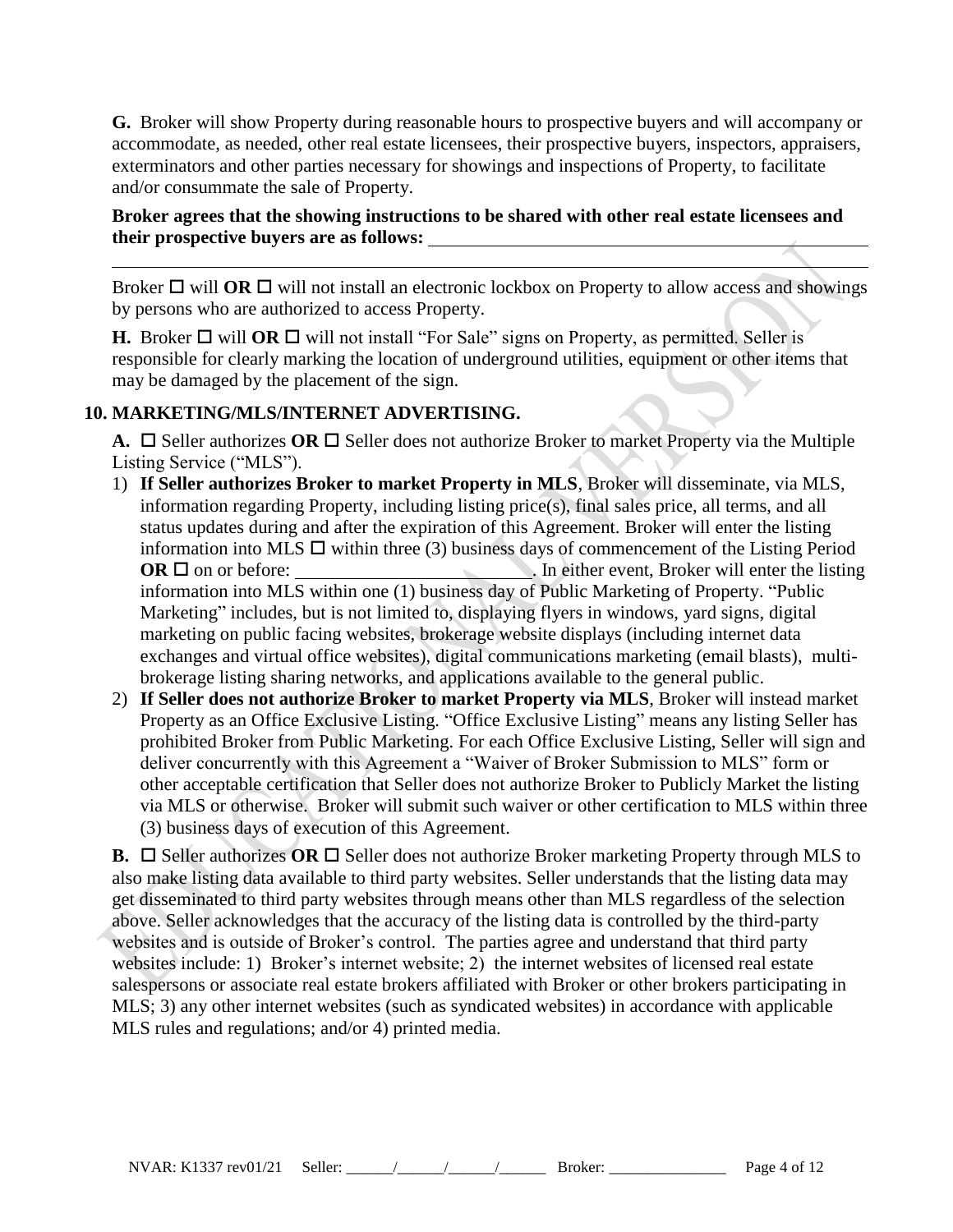**C.** In the event Seller has opted into marketing Property in the MLS in subparagraph A above, Broker is hereby authorized by Seller to submit and market Property as follows:

- $\Box$  Seller authorizes OR  $\Box$  Seller does not authorize the display of Property address on any internet website. In the event Seller does not authorize the display of the property address, only the ZIP code will be displayed.
- $\Box$  Seller authorizes OR  $\Box$  Seller does not authorize the display of unedited comments or reviews of Property (or display a hyperlink to such comments or reviews) on MLS participants' internet websites. This provision does not control the display of such comments on third-party websites such as syndicated websites.
- $\Box$  Seller authorizes OR  $\Box$  Seller does not authorize the display of an automated estimate of the market value of Property (or a hyperlink to such estimate) on MLS participants' internet websites. This provision does not control the display of such estimated value of Property on third-party websites such as syndicated websites.

**D.**  $\Box$  Seller authorizes OR  $\Box$  Seller does not authorize Broker to list Property under "coming soon" status in MLS. If Seller authorizes Broker to list Property under "coming soon" status in MLS, Broker will list Property under "coming soon" status in MLS  $\Box$  within three (3) business days of commencement of the Listing Period  $\overline{OR} \square$  on or before: . Property may be listed in the MLS under "coming soon" status for no more than 21 days from the date the listing is entered in MLS, except when a longer period is permitted by applicable MLS rules and regulations. Broker may engage in pre-marketing activities prior to the date that Property is entered in MLS under "active" status including, but not limited to: 1) placing a "coming soon" sign on Property; 2) notifying agents with other firms that Property is "coming soon"; and 3) placing advertisements and conduct other marketing activities at Broker's discretion. Broker will not show Property to prospective buyers or tenants and/or their agents while under "coming soon" status.

**E.** During the term of this Agreement, Seller may, by written notice to Broker, authorize Broker to enable or disable use of any feature as described above. Broker agrees to update MLS database accordingly.

## **11. TYPES OF REAL ESTATE REPRESENTATION - DISCLOSURE AND INFORMED CONSENT.**

**Seller representation** occurs by virtue of this Agreement with Seller's consent to use Broker's services and may also include any cooperating brokers who act on behalf of Seller as subagent of Broker. (Note: Broker may assist a buyer or prospective buyer by performing ministerial acts that are not inconsistent with Broker's duties as Seller's listing agent under this Agreement.)

**Buyer representation** occurs when buyers contract to use the services of their own broker (known as a buyer representative) to act on their behalf.

**Designated representation** occurs when a buyer and seller in one transaction are represented by different sales associate(s) affiliated with the same broker. Each of these sales associates, known as a designated representative, represents fully the interests of a different client in the same transaction. Designated representatives are not dual representatives if each represents only the buyer or only the seller in a specific real estate transaction. In the event of designated representatives, each representative will be bound by client confidentiality requirements, set forth in the CONFIDENTIAL INFORMATION paragraph. The broker remains a dual representative.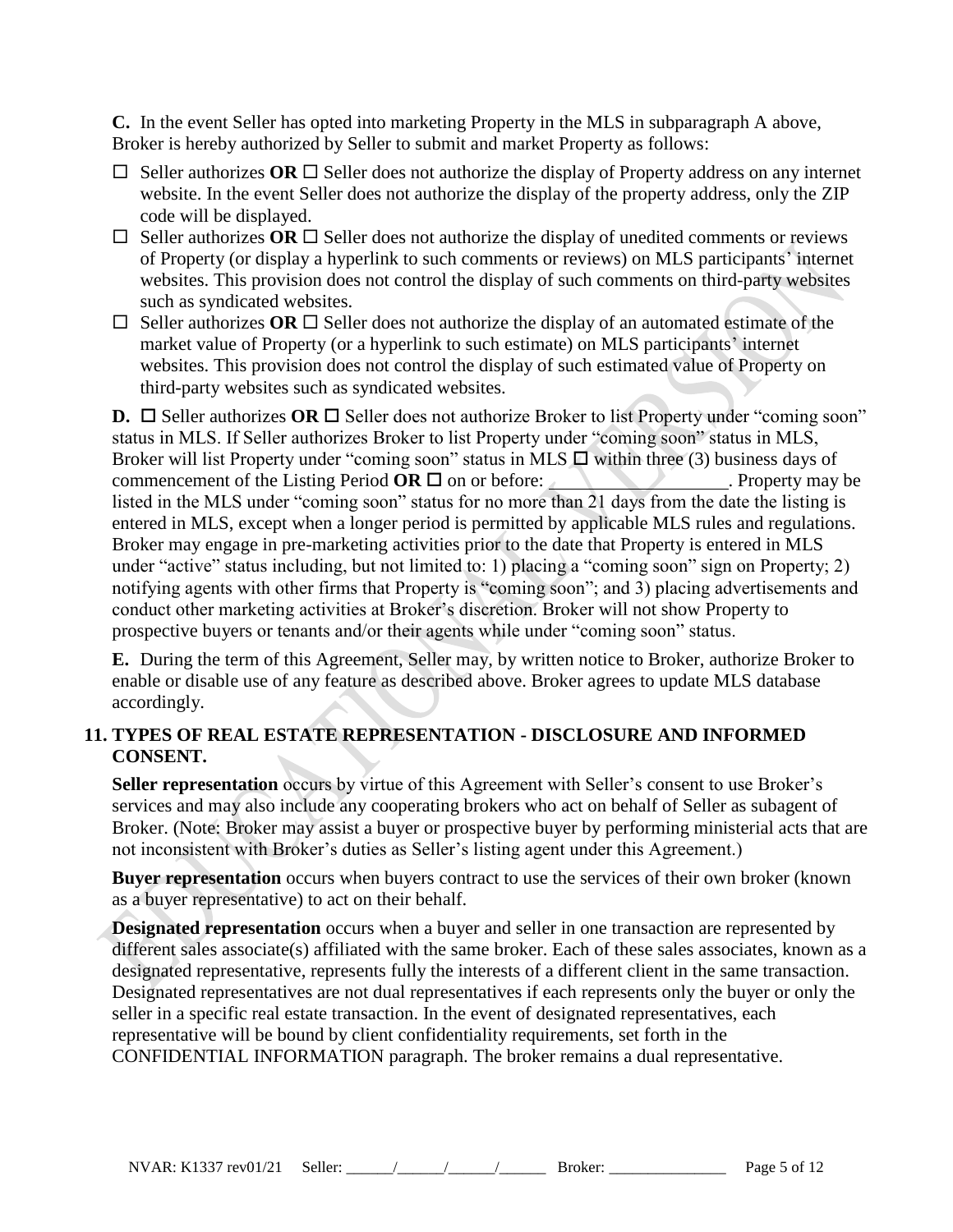$\square$  Seller does not consent to designated representation and does not allow Property to be shown to a buyer represented by this Broker through another designated representative associated with the firm **OR**

 $\square$  Seller consents to designated representation and allows Property to be shown to a buyer represented by this Broker through another designated representative associated with the firm.

**Dual representation** occurs when the same broker and the same sales associate represent both the buyer and seller in one transaction. In the event of dual representation, the broker will be bound by confidentiality requirements for each client, set forth in the CONFIDENTIAL INFORMATION paragraph.

 $\square$  Seller does not consent to dual representation and Seller does not allow Property to be shown to a buyer represented by this Broker through the same sales associate. **OR**

 $\square$  Seller consents to dual representation and allows Property to be shown to a buyer represented by this Broker through the same sales associate.

## **An additional disclosure is required before designated or dual representation is to occur for a specific transaction.**

Broker will notify other real estate licensees via MLS whether Seller consents to designated or dual representation.

## **12. BROKER COMPENSATION.**

**A. Payment.** Seller will pay Broker in cash total compensation of

("Compensation") if, during the term of this Agreement, Broker, or any other broker(s) (or agent(s) thereof) produces a buyer ready, willing and able to buy Property.

Compensation is also earned if, within days after the expiration or termination of this Agreement, a contract is ratified with a ready, willing, and able buyer to whom Property had been shown by Broker, or any other broker(s) (or agent(s) thereof) during the term of this Agreement; provided, however, that Compensation need not be paid if a contract is ratified on Property while Property is listed with another real estate company.

**B. Cooperating Broker.** Broker will make a blanket unilateral offer of cooperation and compensation to other brokers in any MLS that Broker deems appropriate. To that end, Broker will offer a portion of Compensation to the cooperating broker as indicated:

Buyer Agency Compensation: **OR**

Other Compensation:

*Note: Compensation may be shown by a percentage of the gross selling price, a definite dollar amount or "N" for no compensation.*

*Broker's compensation and the sharing of compensation between brokers are not fixed, controlled, recommended or suggested by any multiple listing service or association of REALTORS®.*

**C. Variable Rate Commission.** If applicable, the Broker and Seller agree to a variable rate commission to be paid as follows: .

**D. Retainer Fee.** Broker acknowledges receipt of a retainer fee in the amount of which  $\Box$  will **OR**  $\Box$  will not be subtracted from Compensation. The retainer fee is non-refundable and is earned when paid.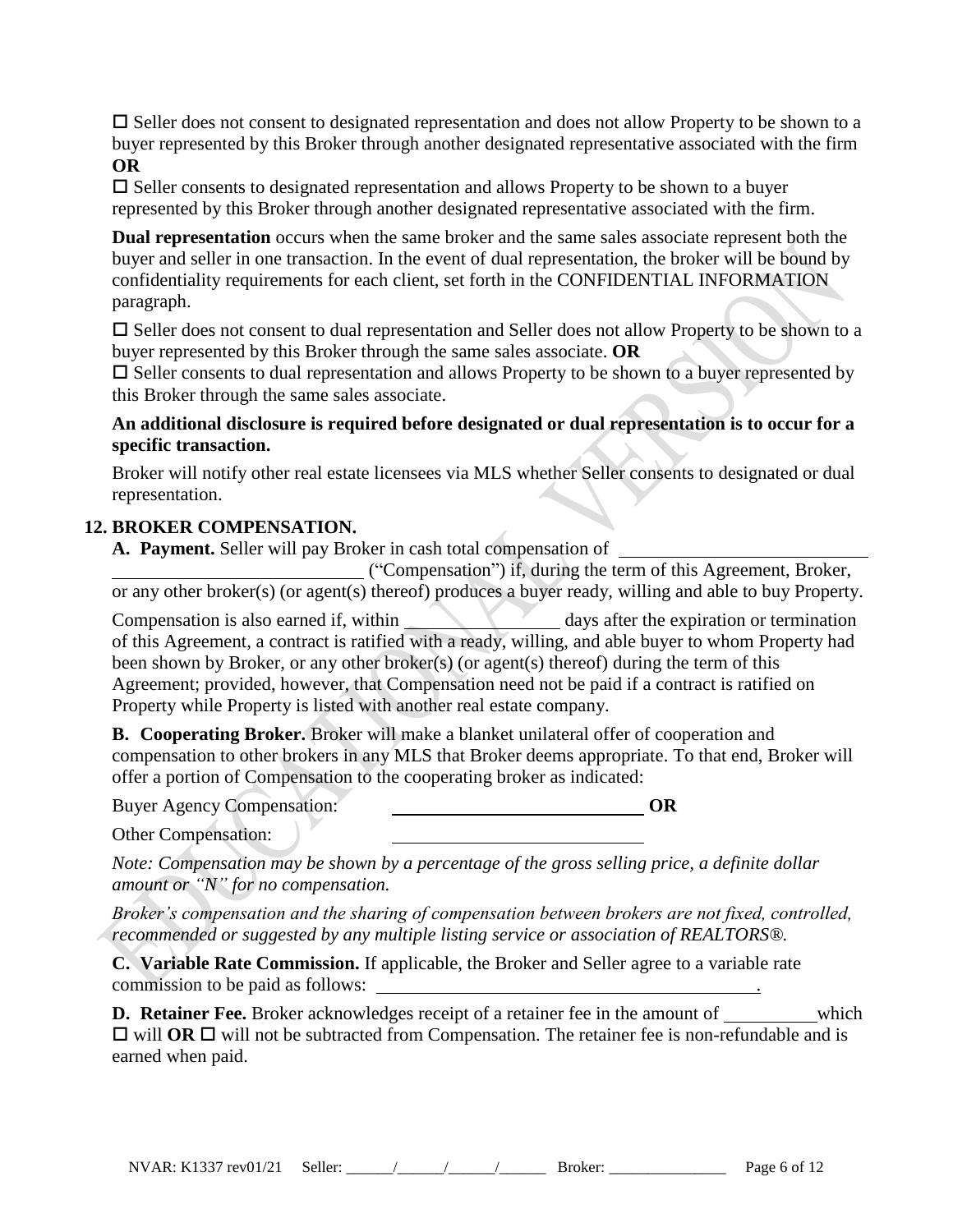**E. Early Termination.** In the event Seller wishes to terminate this Agreement prior to the end of Listing Period, without good cause, Seller will pay Broker help before Broker's execution of a written release.

- **13. CONFIDENTIAL INFORMATION.** Broker will maintain the confidentiality of all personal and financial information and other matters identified as confidential by Seller which were obtained by Broker during the brokerage relationship, unless Seller consents in writing to the release of such information or as otherwise provided by law. The obligation of Broker to preserve confidential information continues after termination of the brokerage relationship. Information concerning latent material defects about Property is not considered confidential information.
- **14. AUTHORIZATION TO DISCLOSE OTHER OFFERS.** In response to inquiries from buyers or cooperating brokers, Broker may not disclose, without Seller's authorization, the existence of other written offers on Property. If Seller does give such authorization, Seller acknowledges that Broker and sales associate(s) must disclose whether the offers were obtained by the listing agent, another member of the listing Broker's firm, or by a cooperating broker.

Seller  $\Box$  does **OR**  $\Box$  does not authorize Broker and sales associate(s) to disclose such information to buyers or cooperating brokers.

- **15. COMPLIANCE WITH FAIR HOUSING LAWS.** Property will be shown and made available without regard to race, color, religion, sex, handicap, familial status, or national origin as well as all classes protected by the laws of the United States, the Commonwealth of Virginia, and applicable local jurisdictions, or by the REALTOR® Code of Ethics.
- **16. RELOCATION PROGRAM.** Seller is participating in any type of relocation program:

#### $\Box$  Yes **OR**  $\Box$  No

If "Yes": (a) the program is named:

Contact Name Contact Information and

(b) terms of the program are:

 $\overline{\phantom{a}}$  . The set of the set of the set of the set of the set of the set of the set of the set of the set of the set of the set of the set of the set of the set of the set of the set of the set of the set of the set o

If "No" or if Seller has failed to list a specific employee relocation program, then Broker will have no obligation to cooperate with or compensate any undisclosed program.

**17. CONDOMINIUM ASSOCIATION.** Seller represents that Property  $\Box$  is **OR**  $\Box$  is not located within a development which is a Condominium or Cooperative. Condominiums or Cooperatives being offered for sale are subject to the receipt by buyers of the required disclosures, and Seller is responsible for payment of appropriate fees and for providing these disclosure documents to prospective buyers as prescribed in the Condominium Act, Section 55.1-1900, et seq., and the Cooperative Act, Section 55.1-2100, et seq., of the Code of Virginia.

 $\Box$  Seller **OR**  $\Box$  Broker will order the association disclosure documents at Seller's expense  $\Box$  at the time of listing **OR**  $\Box$  within 3 days following the date of contract ratification **OR**  $\Box$ 

| The Condominium or Cooperative dues are $\$ per |                                 |
|-------------------------------------------------|---------------------------------|
| (frequency of payment).                         |                                 |
| Special Assessment \$                           | for                             |
| Condominium or Cooperative Association Name:    |                                 |
| Management Company:                             | Phone #: $\qquad \qquad \qquad$ |
|                                                 |                                 |
|                                                 |                                 |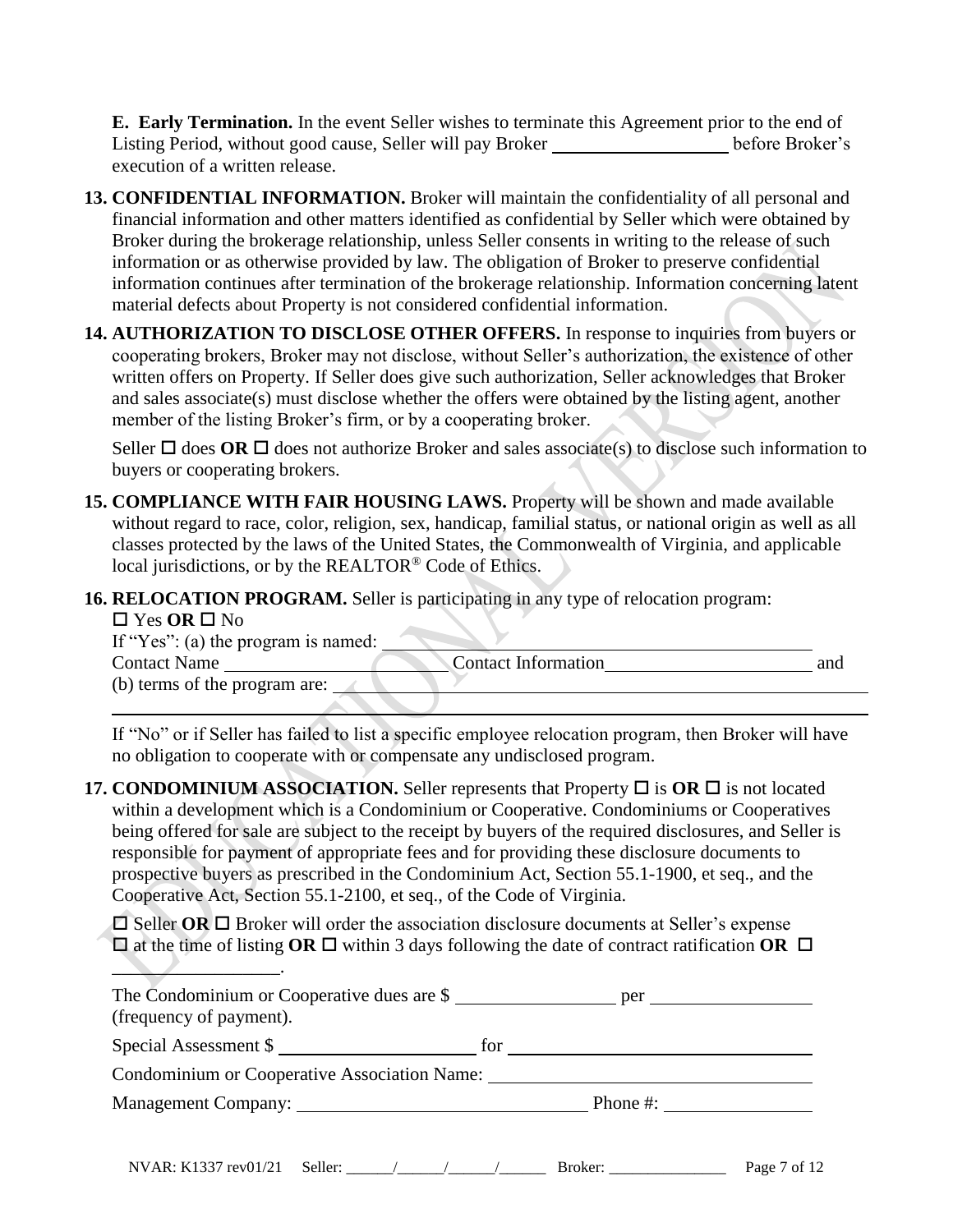Seller represents that Seller  $\Box$  is  $\overline{OR} \Box$  is not current on all condominium association dues and/or special assessments.

**18. PROPERTY OWNERS' ASSOCIATION.** Seller represents that Property  $\Box$  is  $\overline{OR} \Box$  is not located within a development(s) which is subject to the Virginia Property Owners' Association Act, Section 55.1-1800, et seq., of the Code of Virginia. If Property is within such a development, Seller is responsible for payment of the appropriate fees and for providing these disclosure documents to the buyers.

 $\Box$  Seller **OR**  $\Box$  Broker will order the association disclosure documents at Seller's expense  $\Box$  at the time of listing **OR**  $\Box$  within 3 days following the date of contract ratification **OR**  $\Box$ 

\_\_\_\_\_\_\_\_\_\_\_\_\_\_\_\_\_\_.

| The Property Owners' Association dues are \$                                                              |     | per      |
|-----------------------------------------------------------------------------------------------------------|-----|----------|
| (frequency of payment).                                                                                   |     |          |
| Special Assessment \$                                                                                     | for |          |
| Property Owners' Association Name:                                                                        |     |          |
| <b>Management Company:</b>                                                                                |     | Phone #: |
| Seller represents that Seller $\Box$ is $OR \Box$ is not current on all property owners' association dues |     |          |
| and/or special assessments.                                                                               |     |          |

**19. PROPERTY CONDITION.** Seller acknowledges that Broker has informed Seller of Seller's rights and obligations under the Virginia Residential Property Disclosure Act. Property  $\Box$  is  $\overline{OR} \Box$  is not exempt from the Act. If not exempt, Seller has completed and provided to Broker a Residential Property Disclosure Statement, or any other applicable disclosures as may be required.

Seller acknowledges Broker may receive, from Seller or otherwise, reports, surveys, plats, home inspection(s), appraisal(s), homeowner or other third-party warranty information or other similar document(s) concerning Property ("Property Report(s)"). Seller acknowledges Broker is required to disclose to prospective buyers all material adverse facts pertaining to the physical condition of Property actually known by Broker, including any such facts contained in Property Reports. Broker will not, however, be obligated to discover latent defects in Property or to advise on property condition matters outside the scope of Broker's real estate license. Seller may authorize Broker to deliver any Property Report(s) to prospective buyer(s). Seller will indemnify, save, and hold Broker harmless from all claims, complaints, disputes, litigation, judgments and attorney's fees arising from any misrepresentation by Seller or authorized delivery of Property Reports.

- **20. LEAD-BASED PAINT DISCLOSURE.** Seller represents that the residential dwelling(s) at Property  $\Box$  were  $\Box$ R  $\Box$  were not constructed before 1978. If the dwelling(s) were constructed before 1978, Seller is subject to federal law concerning disclosure of the possible presence of leadbased paint at Property, and Seller acknowledges that Broker has informed Seller of Seller's obligations under the law. If the dwelling(s) were constructed before 1978, unless exempt under 42 U.S.C. 4852(d), Seller has completed and provided to Broker the form, "Sale: Disclosure And Acknowledgment Of Information On Lead-Based Paint And/Or Lead-Based Paint Hazards" or equivalent form.
- **21. CURRENT LIENS.** Seller represents to Broker that the below information is true and complete to the best of Seller's information, knowledge, and belief and Seller understands that any loans identified below will be paid off at Settlement: *(Check all that are applicable)*
	- **A.**  $\Box$  Property is not encumbered by any mortgage or deed of trust (*if box is checked, skip to G*).

NVAR: K1337 rev01/21 Seller: \_\_\_\_\_\_/\_\_\_\_\_\_/\_\_\_\_\_\_/\_\_\_\_\_\_ Broker: \_\_\_\_\_\_\_\_\_\_\_\_\_\_\_ Page 8 of 12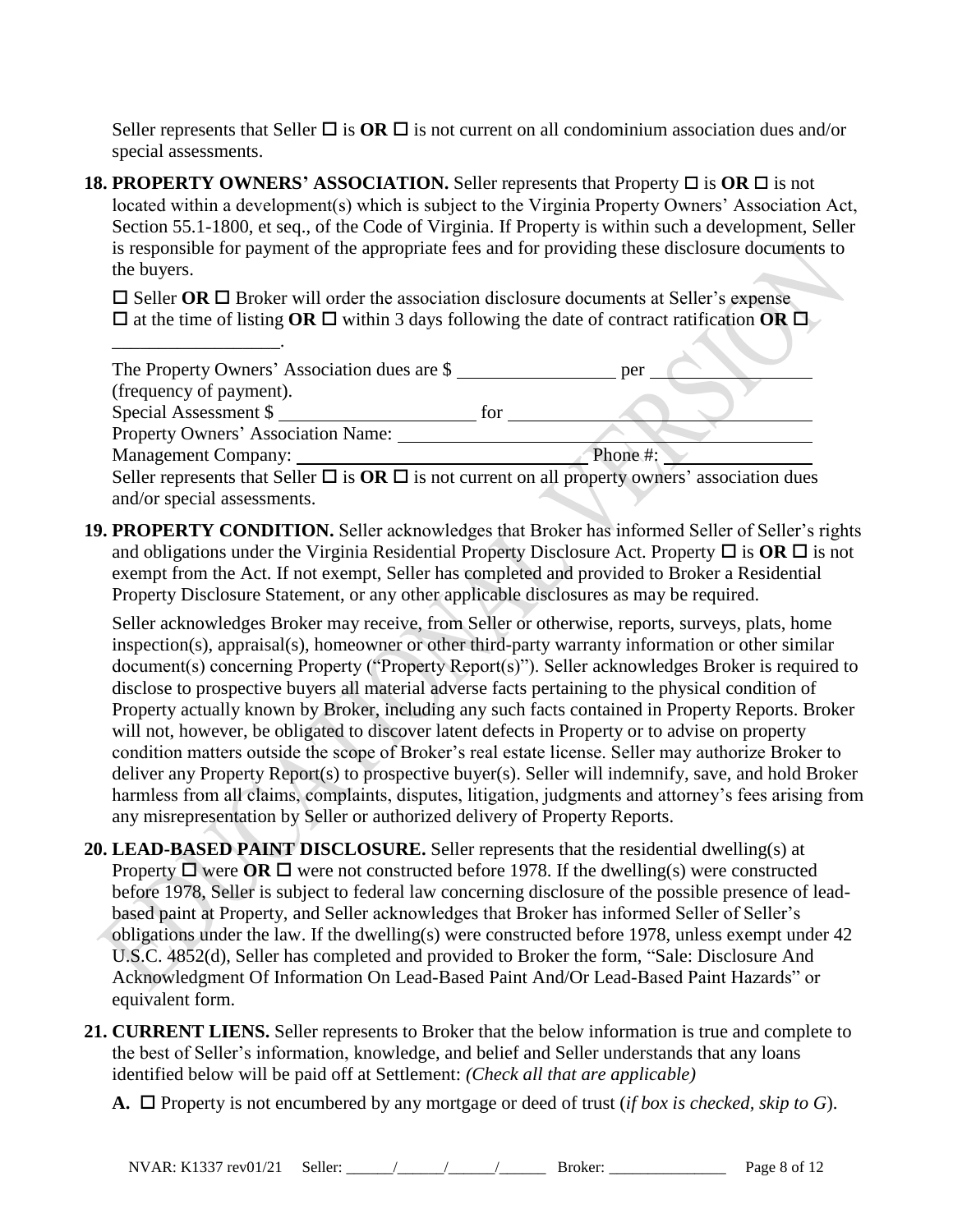**B.**  $\Box$  Property is security for a first mortgage or deed of trust loan held by (Lender Name):

with an approximate balance of \$ . This loan is  $\overline{a}$   $\Box$  Conventional OR  $\overline{\Box}$  FHA or  $\overline{\Box}$   $\overline{V}$   $\overline{A}$  or  $\overline{\Box}$   $\overline{V}$  .

 $C. \Box$  Property is security for a second mortgage or deed of trust loan held by (Lender Name): with an approximate balance of \$

**D.**  $\Box$  Property is security for a line of credit or home equity line of credit held by (Lender Name): with an approximate balance of \$

**E.**  $\Box$  Seller is current on all payments for the loans identified above.

**F.**  $\Box$  Seller is not in default and has not received any notice(s) from the holder(s) of any loan identified above, or from any other lien holder of any kind, regarding a default under any loan, threatened foreclosure, notice of foreclosure, or the filing of foreclosure.

G. □ There are no liens secured against Property for federal, state, or local income taxes; unpaid real property taxes; or unpaid condominium or homeowners' association fees or special assessments.

 $H. \Box$  There are no judgments against Seller (including each owner for jointly held property). Seller has no knowledge of any matter that might result in a judgment that may potentially affect Property.

**I.**  $\Box$  Seller has not filed for bankruptcy protection under Federal law and is not contemplating doing so during the term of this Agreement.

In the event Property is encumbered by a loan, Seller further agrees that Seller will promptly disclose the name and contact information for the lender and account number to the Settlement Agent identified in a contract for the sale of the Property.

During the term of this Agreement, should any change occur with respect to answers A through I above, Seller will immediately notify Broker and sales associate/listing agent, in writing, of such change.

- **22. SELLER FINANCING.** Seller  $\Box$  does OR  $\Box$  does not agree to offer seller financing by providing a \_\_\_\_\_\_\_\_\_\_\_\_\_\_ deed of trust loan in the amount of \$\_\_\_\_\_\_\_\_\_\_\_\_\_\_\_\_\_\_\_\_\_\_\_\_\_\_\_ with further terms to be negotiated.
- **23. CLOSING COSTS.** Fees for the preparation of the deed of conveyance, that portion of the settlement agent's fee billed to Seller, costs of releasing existing encumbrances, Seller's legal fees, Grantor's Tax, and any other proper charges assessed to Seller will be paid by Seller unless provided otherwise in the sales contract.

The "Seller's Estimated Cost of Settlement" form  $\Box$  is **OR**  $\Box$  is not attached. These estimates are for informational purposes only and will change based upon the terms and conditions of the purchase offer.

**Seller's Proceeds:** The Seller acknowledges that Seller's proceeds may not be available at the time of settlement. The receipt of proceeds may be subject to Section 55.1-903 of the Code of Virginia, commonly referred to as the **Virginia Wet Settlement Act**, and may be subject to other laws, rules and regulations (e.g. Virginia estate statutes and the **Foreign Investment in Real Property Tax Act - FIRPTA**). **Seller is advised to seek legal and/or financial advice concerning these matters.**

**24. IRS/FIRPTA.** Section 1445 of the Internal Revenue Service (IRS) Code may require a buyer or the settlement agent to report the gross sales price, Seller's federal tax identification number and other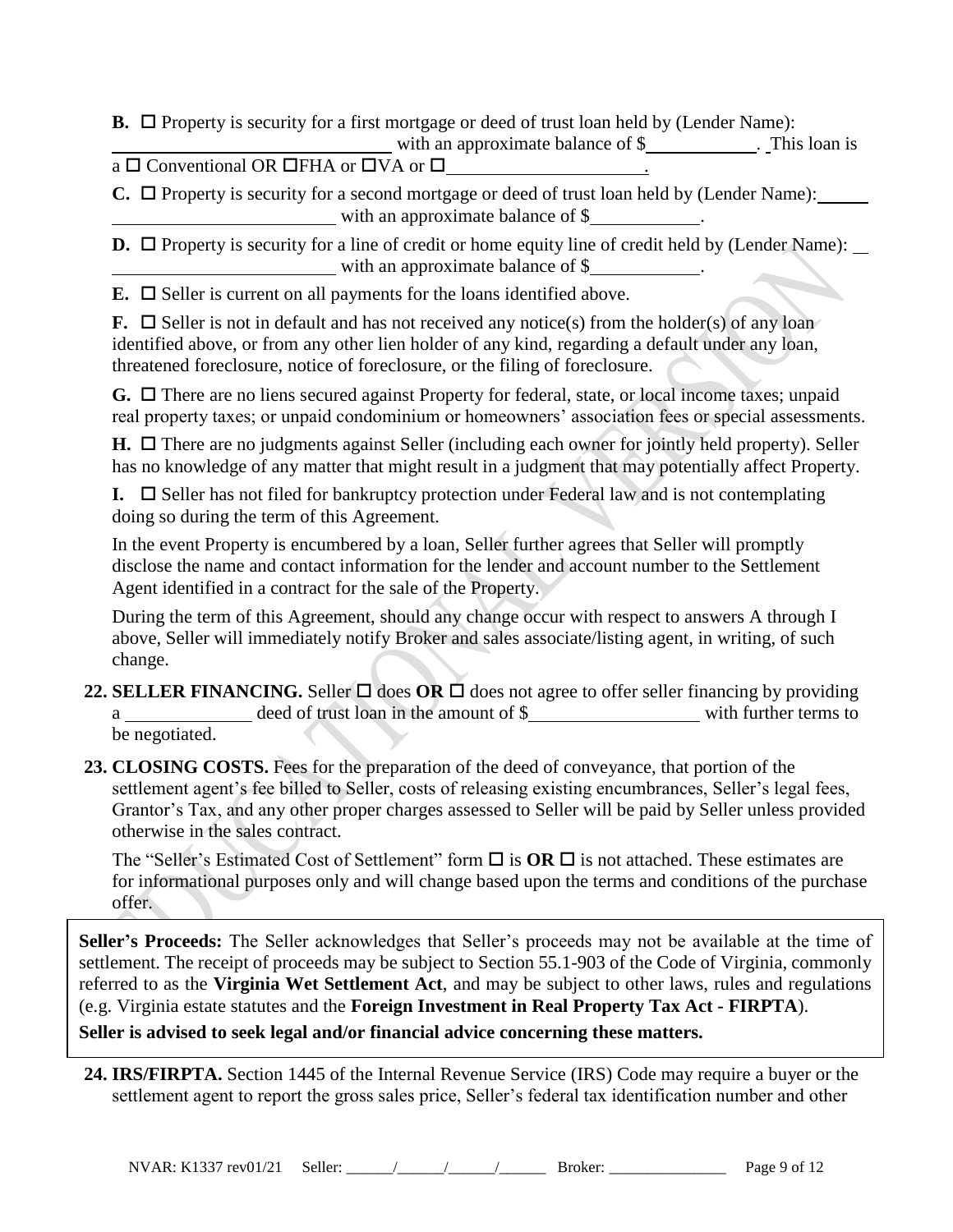required information to the IRS. Seller will provide to a buyer or the settlement agent such information upon request. In certain situations, the IRS requires a percentage of the sales price to be withheld from Seller's proceeds if Seller is a Foreign Person as defined by FIRPTA.

Seller  $\Box$  is **OR**  $\Box$  is not a "Foreign Person" as defined by FIRPTA.

## **25. SELLER DUTIES.**

**A. Seller Representations and Warranties.** Seller is aware that Seller may be responsible for failing to disclose information and/or misrepresenting the condition of Property. Seller certifies the accuracy of the information provided to the Listing Broker and Seller warrants:

- 1) Seller has capacity to convey good and marketable title to Property by general warranty deed and represents that Property is insurable by a licensed title insurance company with no additional risk premium.
- 2) Seller is not a party to a listing agreement with another broker for the sale, exchange, or lease of Property.
- 3) No person or entity has the right to purchase, lease or acquire Property, by virtue of an option, right of first refusal or otherwise.
- 4) Seller  $\Box$  is **OR**  $\Box$  is not a licensed (active/inactive) real estate agent/broker.
- 5) Seller  $\Box$  has **OR**  $\Box$  has no knowledge of the existence, removal or abandonment of any underground storage tank on Property.
- 6) Property  $\Box$  is **OR**  $\Box$  is not tenant-occupied.
- 7) Seller  $\Box$  has **OR**  $\Box$  does not have a recording system in Property. In the event Seller has a recording system in Property which records audio, Seller understands that recording of audio may result in violation of state and/or federal wiretapping laws. Therefore, Seller hereby releases and holds harmless Broker, Broker's designated agents, sub-agents, sales associates and employees from any liability which may result from the recording of audio in Property.

**B. Access to Property.** Seller will provide keys to Broker for access to Property to facilitate Broker's duties under this Agreement. Seller will allow Broker's unlicensed assistants in Property to perform ministerial acts as defined by 18VAC135-20-165.

If Property is currently tenant-occupied, Seller will provide Broker with any current lease documents and contact information for current tenant and will use best efforts to obtain the full cooperation of current tenants, in connection with showings and inspections of Property.

#### **C. Seller Assumption of Risk.**

1) Seller retains full responsibility for Property, including all utilities, maintenance, physical security and liability until title to Property is transferred to buyer. Seller is advised to take all precautions for safekeeping of valuables and to maintain appropriate property and liability insurance through Seller's own insurance company.

Broker is not responsible for the security of Property or for inspecting Property on any periodic basis. If Property is or becomes vacant during the Listing Period, Seller is advised to notify Seller's homeowner's insurance company and request a "Vacancy Clause" to cover Property.

2) In consideration of the use of Broker's services and facilities and of the facilities of any MLS, Seller and Seller's heirs and assigns hereby release Broker, Broker's designated agents, subagents, sales associates and employees, any MLS and the directors, officers and employees thereof, including officials of any parent Association of REALTORS®, except for malfeasance on the part of such parties, from any liability to Seller for vandalism, theft or damage of any nature whatsoever to Property or its contents that occurs during the Listing Period. Seller waives

NVAR: K1337 rev01/21 Seller: \_\_\_\_\_\_/\_\_\_\_\_\_/\_\_\_\_\_\_/\_\_\_\_\_\_ Broker: \_\_\_\_\_\_\_\_\_\_\_\_\_\_\_ Page 10 of 12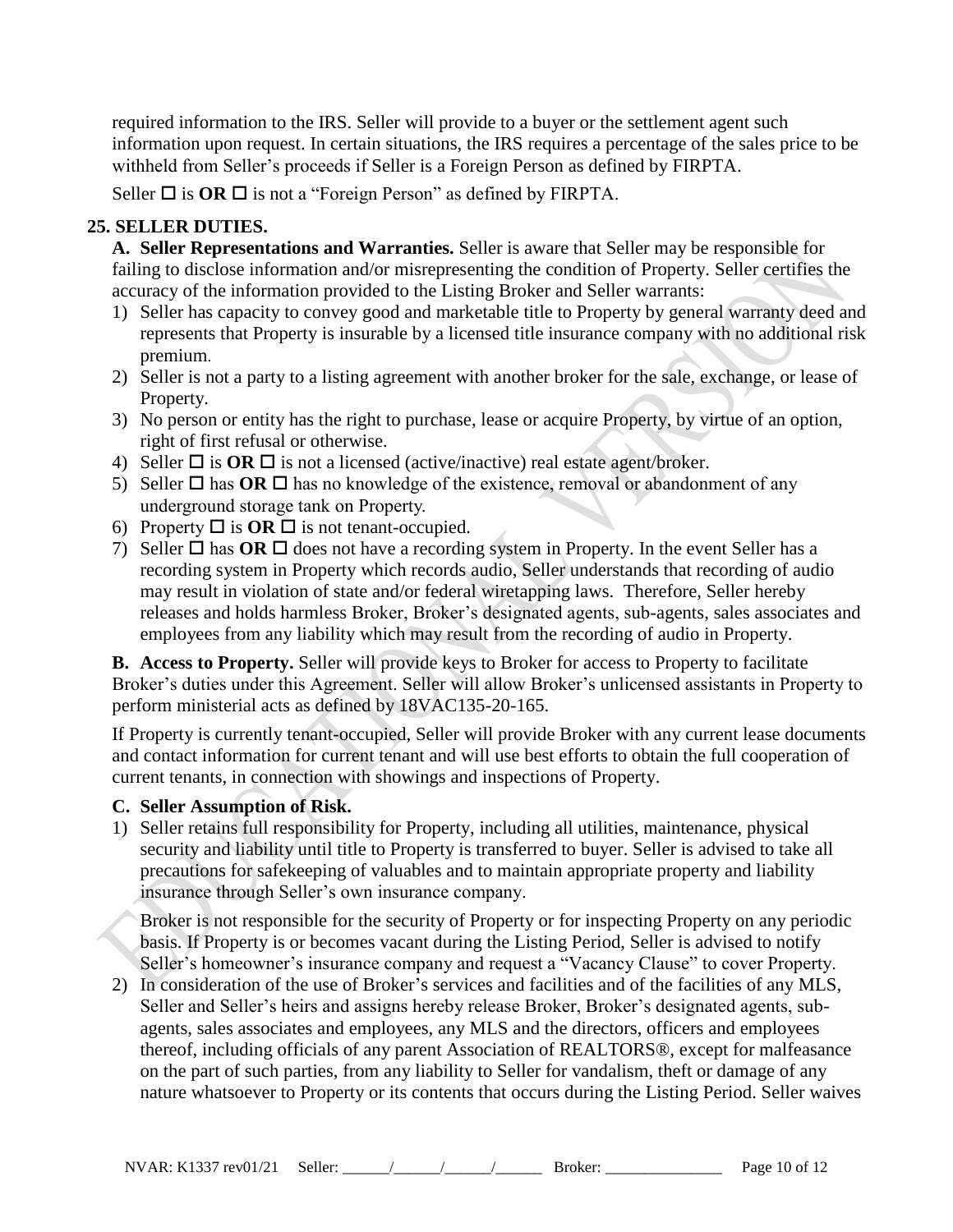any and all rights, claims and causes of actions against them and holds them harmless for any property damage or personal injury arising from the use or access to Property by any persons during Listing Period.

# **26. MISCELLANEOUS PROVISIONS.**

**A. Appropriate Professional Advice.** Broker can counsel on real estate matters, but if Seller desires legal advice, Seller is advised to seek legal counsel. Seller is advised further to seek appropriate professional advice concerning, but not limited to, the condition of Property or tax and insurance matters.

**B. Service Provider Referrals.** Broker or one of Broker's sales associates may refer a service provider to assist Seller in this transaction. This referral is not an endorsement, guarantee or warranty as to the quality, cost and/or timeliness of the services to be provided. Seller is advised to independently investigate all options for service providers and consider whether any service provider will work effectively with Seller. Seller is free to reject any referred service provider for any or no reason.

**C. Wire Fraud.** Seller should never transmit nonpublic personal information, such as credit or debit card, bank account or routing numbers, by email or other unsecured electronic communication. There are numerous e-mail phishing scams that involve fraudulent requests to wire funds in conjunction with a real estate transaction. If Seller receives any electronic communication directing the transfer of funds or to provide nonpublic personal information, even if that electronic communication appears to be from a representative of Broker, do not respond. Such requests, even if they may otherwise appear to be from Broker, could be part of a scheme to defraud Seller by misdirecting the transfer of sale proceeds or using Seller's identity to commit a crime. If Seller should receive wiring instructions via electronic means that appear to be from a legitimate source involved in Seller's real estate transaction, Seller should verify - using contact information other than that provided in the communication - that the instructions were sent by an actual representative of the requesting company. Conversely, if Seller has provided wiring instructions to a third party, it is important to confirm with the representative of said company that the wire instructions are not to be substituted without Seller's verified written consent. When wiring funds, never rely exclusively on an e-mail, fax or text communication.

**D. Subsequent Offers After Contract Acceptance.** After a sales contract has been ratified on Property, Broker recommends Seller obtain the advice of legal counsel prior to acceptance of any subsequent offer.

**E. Governing Law.** The laws of the Commonwealth of Virginia will govern the validity, interpretation, and enforcement of this Agreement.

**F. Binding Agreement**. This Agreement will be binding upon the parties, and each of their respective heirs, executors, administrators, successors and permitted assigns. The provisions hereof will survive the sale of Property and will not be merged therein. This Agreement, unless amended in writing by the parties, contains the final and entire agreement and the parties will not be bound by any terms, conditions, oral statements, warranties or representations not herein contained.

**27. ATTORNEYS' FEES.** If any Party breaches this Agreement and a non-breaching Party retains legal counsel to enforce its rights hereunder, the non-breaching Party will be entitled to recover against the breaching Party, in addition to any other damages recoverable against any breaching Party, all of its reasonable Legal Expenses incurred in enforcing its rights under this Agreement, whether or not suit is filed, and in obtaining, enforcing and/or defending any judgment related